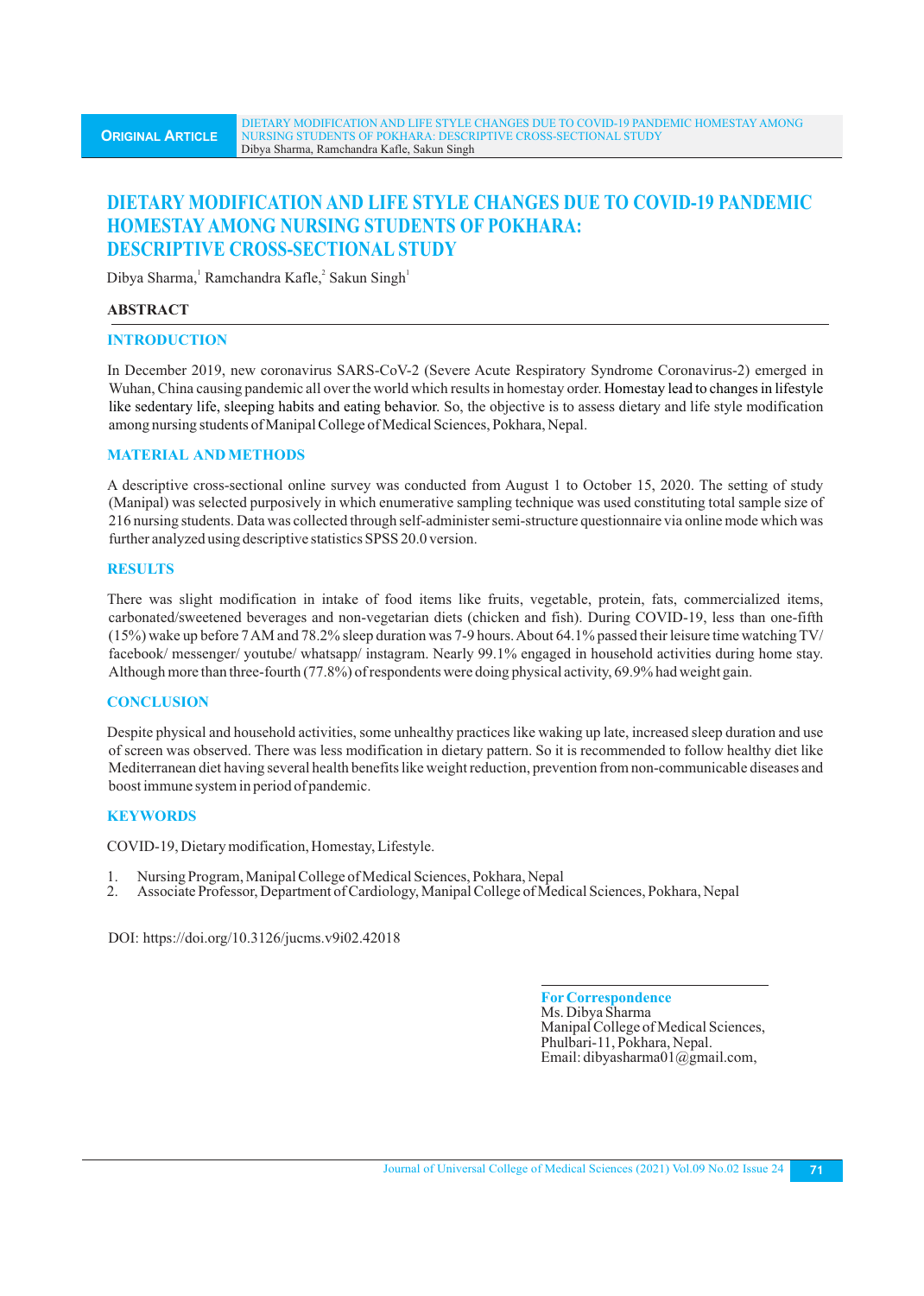#### **INTRODUCTION**

In December 2019, new coronavirus SARS-CoV-2 (Severe Acute Respiratory Syndrome Coronavirus-2) emerged in Wuhan, China.<sup>1</sup> The virus spread rapidly throughout the world and was declared a pandemic on March 11, 2020.<sup>2</sup> To prevent the virus from spreading, initially Chinese Government put up "lockdown" measure with mass-quarantine or stay-athome orders in absence of effective treatment or vaccine.<sup>3</sup> Then other countries followed the same.<sup>4</sup> In Nepal, lockdown started from March 23, 2020 in Kailali<sup>5</sup> and country-wide lockdown came into effect from March 24, 2020.

Homestay lead to changes in lifestyle like sedentary life, sleeping habits and eating behavior.<sup>7</sup> During lockdown, there was limited access to fresh food and variety of food groups.<sup>8</sup> Instead, people might turn to more processed foods high in energy and low in nutrients. All these changes might adversely effect on health.

For this reason, World Health Organization and European Federation of Association of Dietitians offered several nutritional and lifestyle recommendations to follow during lockdown.<sup>9</sup> In particular, Mediterranean diet (MD) has been proposed as healthy and immune supportive diet.<sup>10</sup>

Study on dietary and life style modification during COVID-19 among young adults is less in context of Nepal. So, objective is to assess dietary and life style modification among nursing students of Manipal College of Medical Sciences, Pokhara, Nepal.

### **MATERIAL AND METHODS**

A descriptive cross-sectional web-based survey was conduc ted on the dietary modification and lifestyle changes due to COVID-19 Pandemic homestay. The study was conducted among nursing students of Manipal college of Medical Sciences, Phulbari-11, Pokhara from August 1 to October 15, 2020.

The setting of the study (Manipal College of Medical Sciences) was selected purposively in which enumerative sampling technique was used with the sample size of 216. The response rate was 100%. The semi-structured self-designed questionnaire was used to collect the data which consisted of four sections: socio-demographic characteristics, dietary pattern before and during pandemic, life style changes, activities performed and changes in weight during the pandemic. Logical sequence of questionnaire was maintained and checked for content validity. As per the suggestion of the senior experts and extensive literature review, necessary modifications were made in the tool. For testing reliability of the tool, chronbach's alpha was used to measure internal consistency of instrument which was found to be 0.75.

The data was collected through the self-administered questionnaire via online mode. Separate groups were formed in the Microsoft team named as research data collection in which all the students (B.Sc and PCL) were added. And the self-designed questionnaires prepared with the help of google form were attached in the group along with the letter of informed consent. Before the data collection all the students were informed about the study topic and the purpose of conducting the study. Digital informed consent was obtained from all the respondents by asking the question whether they are willing to participate in the study or not. Almost all the students responded within a week. Those who didn't respond to the questionnaire, notification was send to the individual students through the team chat, messenger, email. Collected data were entered into the master chart prepared in the MS Excel 2008 which is checked, verified and converted to the SPSS version 20. Descriptive statistics was mainly used like frequency, percentage, mean and standard deviation to describe the characteristics of the collected data. Tabular representation was used to display the various characteristics of the data. Ethical clearance letter was obtained from Institutional Review Committee of Manipal college of Medical Sciences. Digital informed consent was taken from all the respondents before data collection. Confidentiality and anonymity was maintained by removing personal identifiers and not disclosing information to anyone except for research purpose.

#### **RESULTS**

### **Table 1. Socio-demographic characteristics of the respondents (n=216)**

| <b>Characteristics</b>                                   | Frequency (f)    | Percentage $(\% )$ |
|----------------------------------------------------------|------------------|--------------------|
| Age (in years)                                           |                  |                    |
| ${}_{< 20}$                                              | 110              | 50.9               |
| >20                                                      | 106              | 49.1               |
| $Mean \pm SD$                                            | $19.62 \pm 1.98$ |                    |
| <b>Permanent residence</b>                               |                  |                    |
| Metropolitan city                                        | 90               | 41.7               |
| Municipality                                             | 86               | 39.8               |
| Rural municipality                                       | 22               | 10.2               |
| Sub-metropolitan city                                    | 18               | 8.3                |
| Religion                                                 |                  |                    |
| Hindu                                                    | 174              | 80.6               |
| Buddhist/Christian                                       | 42               | 19.5               |
| <b>Ethnicity</b>                                         |                  |                    |
| Ungrouped caste (Terai and hilly region, Brahmin and     | 92               | 42.6               |
| Chettri)                                                 |                  |                    |
| Relatively advantaged Janajatis (Newar, Gurung, Thakali) | 64               | 29.6               |
| Disadvantaged Janajati (Rai, Limbu, Magar, Madhesi)      | 49               | 22.7               |
| Others                                                   | 11               | 5.1                |
| <b>Type of course</b>                                    |                  |                    |
| PCL nursing                                              | 120              | 55.6               |
| <b>B</b> Sc nursing                                      | 96               | 44.4               |
| Year of study                                            |                  |                    |
| $1st$ year                                               | 57               | 27.2               |
| $2nd$ year                                               | 66               | 27.7               |
| $3rd$ year                                               | 68               | 33.0               |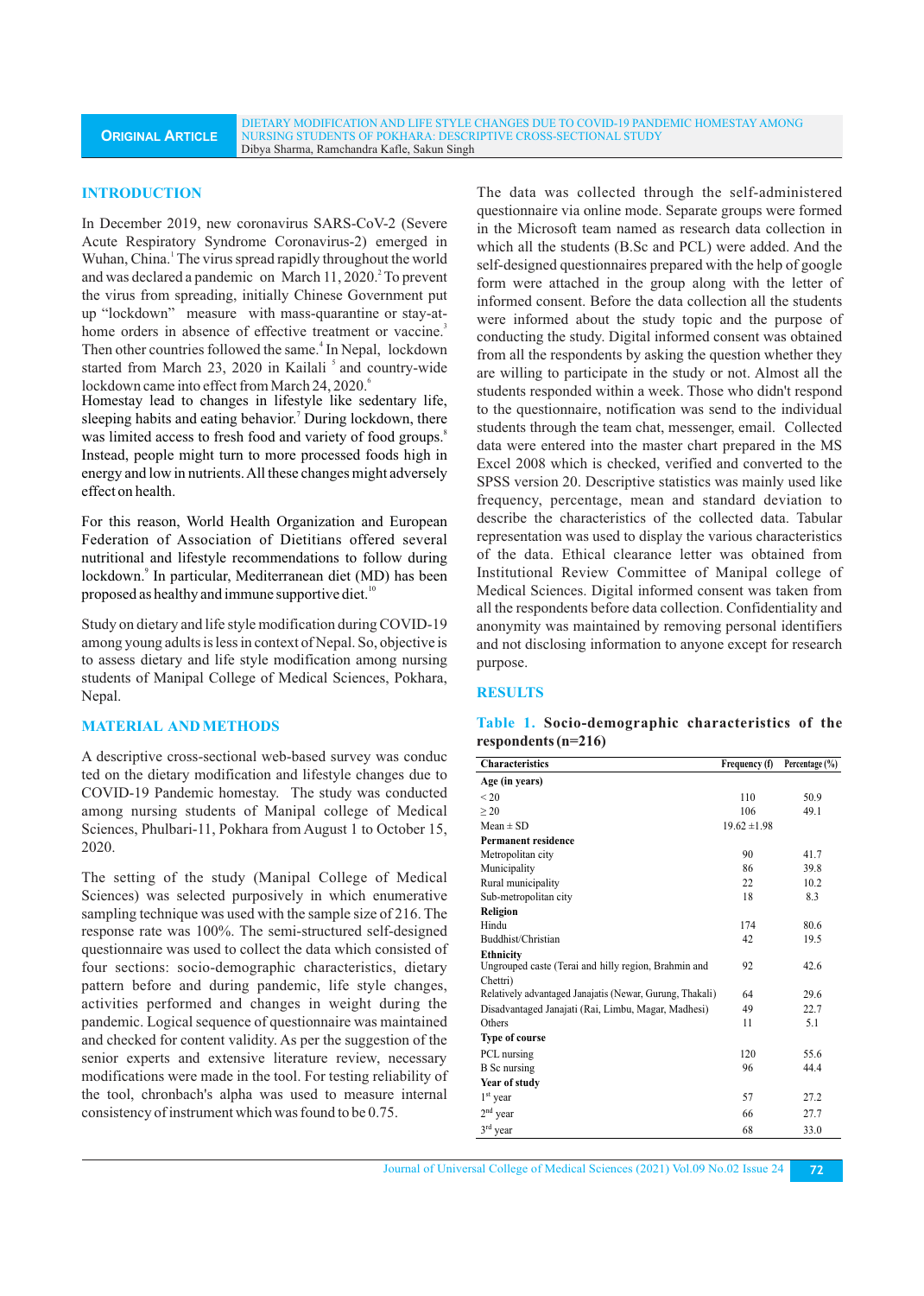#### DIETARY MODIFICATION AND LIFE STYLE CHANGES DUE TO COVID-19 PANDEMIC HOMESTAY AMONG NURSING STUDENTS OF POKHARA: DESCRIPTIVE CROSS-SECTIONAL STUDY Dibya Sharma, Ramchandra Kafle, Sakun Singh

About half (50.9%) of the respondents were below 20 years. Majority (84.7%) of the respondents lived in the nuclear family. Majority of the respondents' (93.5%) source of information on COVID-19 was media/ Internet/ TV/ Mobile (Table 1).

**ORIGINAL ARTICLE**

|  | Table 2. Consumption of types of protein, milk and fat |  |  |  |  |
|--|--------------------------------------------------------|--|--|--|--|
|  | before and during COVID-19 pandemic (n=216)            |  |  |  |  |

| Characteristics                                                             | Pre-COVID-19 | <b>During COVID-19</b> |
|-----------------------------------------------------------------------------|--------------|------------------------|
| Pulses/legumes time/week<br>$(150 g =$ approx. 1 bowl)                      |              |                        |
| $<$ 3                                                                       | 63(29.2)     | 104(48.1)              |
| $\geq$ 3                                                                    | 153(70.8)    | 112 (51.9)             |
| Chicken instead of beef,<br>pork or sausages                                |              |                        |
| Yes                                                                         | 176(81.6)    | 172(79.6)              |
| N <sub>0</sub>                                                              | 40(18.5)     | 44 (20.4)              |
| Red meat or sausages<br>consumed times/day $(100g =$<br>$\frac{1}{2}$ bowl) |              |                        |
| < 1                                                                         | 149 (69.0)   | 154 (71.3)             |
| $\geq$ 1                                                                    | 67(31.0)     | 62(28.7)               |
| Fish/seafood $(4-5$ pieces)<br>times/week                                   |              |                        |
| $\lt$ 3                                                                     | 165(76.4)    | 165(76.4)              |
| $\geq$ 3                                                                    | 51 (23.6)    | 51 (23.6)              |
| Eggs consumed number/day                                                    |              |                        |
| No egg                                                                      | 56 (26.0)    | 54 (25.0)              |
| 1                                                                           | 138(63.9)    | 136(63.0)              |
| $\geq$ 2                                                                    | 22(10.2)     | 26(11.0)               |
| Milk/curd consumed<br>cups/day                                              |              |                        |
| No milk/curd                                                                | 61(28.2)     | 51 (23.6)              |
| 1                                                                           | 124(57.4)    | 125(57.9)              |
| $\geq$ 2                                                                    | 31(14.4)     | 40(18.5)               |
| Butter, margarine/cream                                                     |              |                        |
| times/day (12 gm = 1 table<br>spoon)                                        | 169 (78.2)   | 165(76.4)              |

Table 2 showed that some difference in the consumption of various protein items and fats were noticed in the Pre-COVID-19 and during COVID-19. Consumption of the pulses/legumes have declined remarkably i.e. 70.8% to 51.9% in ≥ 3 times a week. Intake of chicken and red meat/ sausages also dropped with some percentage i.e. 81.6% to 79.6% and 31.0% to 28,7% respectively. Whereas, intake of other protein items like eggs increased from 74% to 75% per day, milk/curd improved from 71.8% to 76.4% per day. Consumption of fats like butter/ margarine/ cream have also inclined from 21.8% to 23.6%.

**Table 3. Consumption of vegetable, fruits, salad and other items before and during COVID-19 (n = 216)**

| <b>Characteristics</b>                 | Pre-COVID | <b>During COVID-19</b> |
|----------------------------------------|-----------|------------------------|
| Vegetables times/day $(200g = 1$ bowl) |           |                        |
| $<$ 2 times                            | 91(42.1)  | 97(44.9)               |
| $\geq$ 2 times                         | 125(57.9) | 119(55.1)              |
| Pieces of fruits consume/ day          |           |                        |
| $\leq$ 3                               | 132(61.1) | 133(61.6)              |
| $\geq$ 3                               | 84(38.9)  | 83(38.4)               |
| Mixed green salad (cucumber,           |           |                        |
| carrot, raddish, etc)                  |           |                        |
| Yes                                    | 178(82.4) | 194(89.8)              |
| N <sub>0</sub>                         | 38(17.6)  | 22(10.2)               |
| Nuts times/week 1 times = $30 g(8-10$  |           |                        |
| pieces)                                |           |                        |
| $<$ 3                                  | 144(66.7) | 141(65.3)              |
| $\geq$ 3                               | 72(33.3)  | 75(34.7)               |
| Commercial (not homemade)              |           |                        |
| pastry such as biscuits, cookies,      |           |                        |
| ice-cream or cake times/week           |           |                        |
| $\leq$ 2                               | 116(53.7) | 119(55.1)              |
| $\geq$ 2                               | 100(46.3) | 97(44.9)               |
| Carbonated (pepsi, coke) and/or sugar  |           |                        |
| sweetened beverages (other cold        |           |                        |
| drinks) consume/day                    |           |                        |
| $<$ 1                                  | 145(67.1) | 159(73.6)              |
| $\geq$ 1                               | 71(32.9)  | 57(26.4)               |
| Hot water/beverages                    |           |                        |
| Yes                                    | 89(41.2)  | 130(60.2)              |
| N <sub>0</sub>                         | 127(58.8) | 86(39.8)               |
| Water consumed per day                 |           |                        |

Consumption of the vegetable has decreased slightly from 57.9% pre-COVID to 55.1% during COVID-19. Whereas, intake of mixed green salads has increased from 82.4 to 89.8%. Consumption of commercialized unhealthy food items like biscuits/cookies/ice-cream/cake and carbonated drinks like pepsi, coke or sugar-sweetened beverages have lessened with some percentage i.e. 46.3% to 44.9% and 32.9% to 26.4% respectively The respondents have augmented the consumption of the hot beverages/water i.e. 41.2% to 60.2% (Table 3).

More than three-fourth (77.8%) of the respondents were involved in physical activity at home during the COVID-19 home stay as comparison to before COVID-19 pandemic (27.3%). Among those who performed physical activity, more regularity was found during the COVID-19 homestay (46.4%) as compared to before the pandemic (23.4%) (Table 4).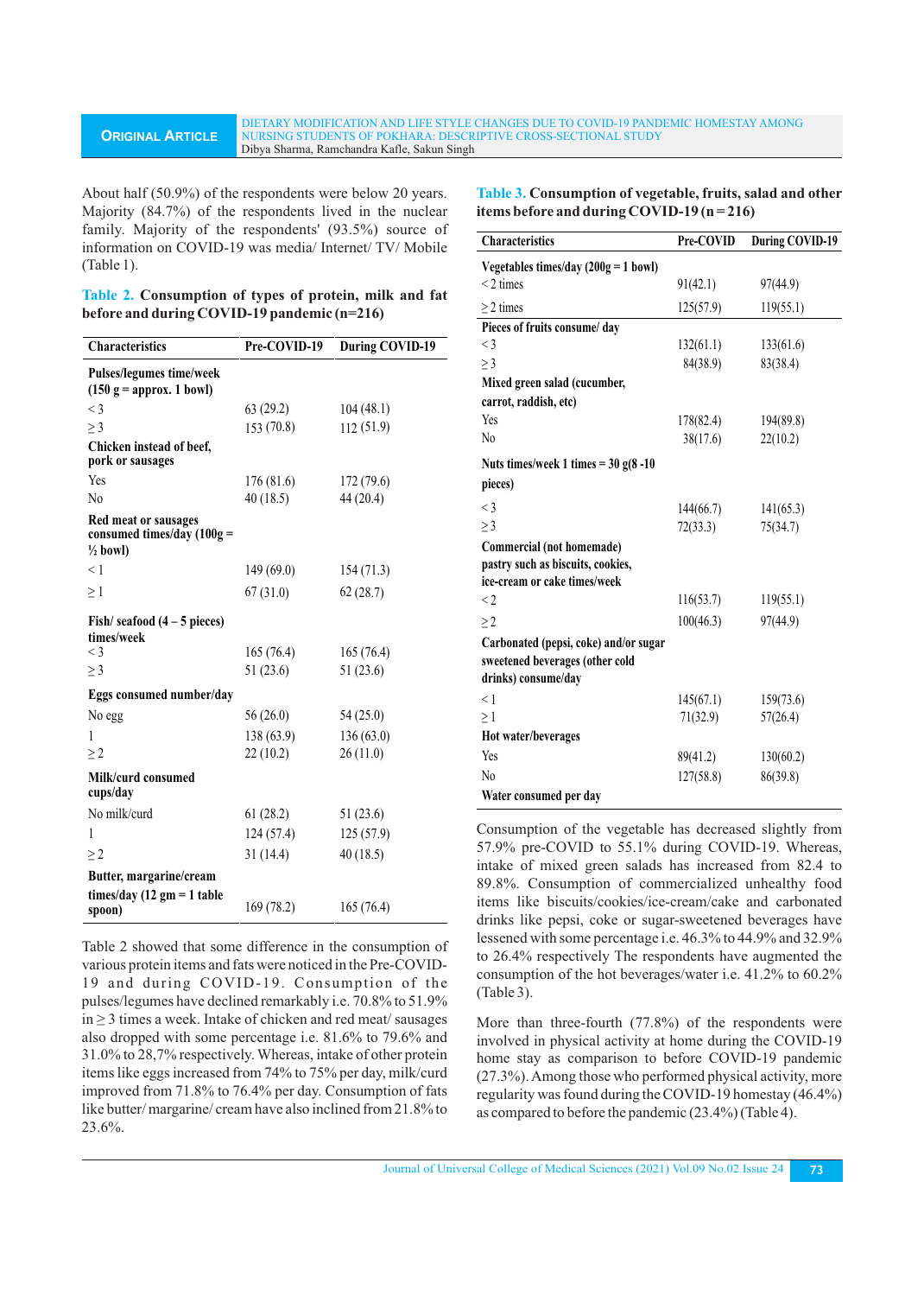DIETARY MODIFICATION AND LIFE STYLE CHANGES DUE TO COVID-19 PANDEMIC HOMESTAY AMONG NURSING STUDENTS OF POKHARA: DESCRIPTIVE CROSS-SECTIONAL STUDY Dibya Sharma, Ramchandra Kafle, Sakun Singh

### **Table 4. Life style changes and physical activity before and**  during COVID-19  $(n=216)$

| <b>Characteristics</b>                 | Pre-COVID-19 | During COVID-19 |
|----------------------------------------|--------------|-----------------|
| Vegetables times/day $(200g = 1$ bowl) |              |                 |
| $<$ 2 times                            | 91(42.1)     | 97(44.9)        |
| $= 2 \times$                           | 125(57.9)    | 119(55.1)       |
| Pieces of fruits consume/ day          |              |                 |
| $\leq$ 3                               | 132(61.1)    | 133(61.6)       |
| $=$ 3                                  | 84(38.9)     | 83(38.4)        |
| Mixed green salad (cucumber,           |              |                 |
| carrot, raddish, etc)                  |              |                 |
| Yes                                    | 178(82.4)    | 194(89.8)       |
| N <sub>0</sub>                         | 38(17.6)     | 22(10.2)        |
| Nuts times/week 1 times = $30 g(8-10$  |              |                 |
| pieces)                                |              |                 |
| $<$ 3                                  | 144(66.7)    | 141(65.3)       |
| $=$ 3                                  | 72(33.3)     | 75(34.7)        |
| Commercial (not homemade)              |              |                 |
| pastry such as biscuits, cookies,      |              |                 |
| ice-cream or cake times/week           | 116(53.7)    | 119(55.1)       |
| $\leq$ 2<br>$=$ 2                      | 100(46.3)    | 97(44.9)        |
| Carbonated (pepsi, coke) and/or sugar  |              |                 |
| sweetened beverages (other cold        |              |                 |
| drinks) consume/day                    |              |                 |
| < 1                                    | 145(67.1)    | 159(73.6)       |
| $= 1$                                  | 71(32.9)     | 57(26.4)        |
| Hot water/beverages                    |              |                 |
| Yes                                    | 89(41.2)     | 130(60.2)       |
| No                                     | 127(58.8)    | 86(39.8)        |
| Water consumed per day                 |              |                 |

**Table 5. Activities performed and changes in weight during the period of homestay (n = 216)**

| <b>Characteristics</b>              | Pre-COVID-19 | <b>During COVID-19</b> |
|-------------------------------------|--------------|------------------------|
| Wake up from the bed                |              |                        |
| Before 7 AM                         | 128(59.3)    | 31(14.3)               |
| $7-9$ AM                            | 78 (36.1)    | 141 (65.3)             |
| After 9 AM                          | 10(4.6)      | 44 (20.4)              |
| Night sleep (in hours)              |              |                        |
| $\leq$ 7                            | 155(71.8)    | 45(20.8)               |
| $8 - 9$                             | 59 (27.3)    | 169 (78.2)             |
| $\geq 10$                           | 2(0.9)       | 2(0.9)                 |
| Any physical activity?              |              |                        |
| Yes                                 | 59 (27.3)    | 168 (77.8)             |
| N <sub>0</sub>                      | 157 (72.7)   | 48 (22.2)              |
| If yes, what?                       |              |                        |
| Exercise/aerobic                    | 10(16.9)     | 88 (52.4)              |
| Yoga/ meditation                    | 22(37.3)     | 28 (16.7)              |
| Dance                               | 21(35.6)     | 27(16.1)               |
| Outdoor games                       | 6(10.2)      | 25(14.9)               |
| If yes, duration of activity (hour) |              |                        |
| $< \frac{1}{2}$                     | 45(76.3)     | 78 (46.4)              |
| $\frac{1}{2}$ - 1                   | 12(20.3)     | 59 (35.1)              |
| >1                                  | 2(3.4)       | 31(18.5)               |
| Do you do it regularly?             |              |                        |
| Yes                                 | 14(23.7)     | 78 (46.4)              |
| N <sub>0</sub>                      | 45 (76.3)    | 90 (53.5)              |
|                                     |              |                        |

About 99.1% of the respondents like to get engaged in the household activities at home stay. Respondents used various means of passing leisure time among which the most common is use of screen like watching movie/ TV/ face book/ messenger/ youtube/ whatsapp/ Instagram (64.1%). Among 153 respondents who had measure the weight, more than twothird of the respondents (69.9%) had gain in weight (Table 5).

### **DISCUSSION**

The present study aimed to understand how COVID-19 pandemic homestay have impacted on diet and life style among 216 nursing students during this unprecedented time. There is slight difference in consumption of few food items. Consumption of vegetable has slightly reduced from 57.9% in pre-COVID to 55.1% during COVID. Preference for chicken over beef, pork and sausages have diminished faintly i.e., 81.6% to 79.6%. Whereas, consumption of pulses/ legumes had declined remarkably i.e. 70.8% to 51.9%. The purpose behind reduced intake of such items may be due to scarcity of those items or frequency of visit to market may have lessened. A survey on Italian respondents revealed intake of fruits, vegetables, nuts, legumes and fish respectively was 58.7%, 93.7%, 75.9%, 80.9% and 63.3%, underlining improvement of dietary pattern in Mediterranean population. Whereas, Górnicka et al showed during pandemic, one-fifth increased consumption of fruit, whole grain products, and pulses.<sup>11</sup> A study by Galali et al<sup>11</sup> showed highest adherence include consumption of white meat, nuts, vegetables, and legumes by 9.48%, 9.35%, 9.22% and 8.83% respectively.<sup>12</sup>

There was a slight increment in consumption of some type of foods. Consumption of egg has increased from 74% to 75% per day and milk/curd per day from 71.8% to 76.4%. Intakes of butter/ margarine/ cream have increased from 21.8% to 23.6%. The consumption of mixed green salad has also increased with some percentage 82.4 to 89.8%. The upsurge in these food items showed slight alteration in the dietary pattern but simultaneously it revealed the knowledge gap among the respondents regarding the types of food to be augmented. A study by Di Renzo et al showed consumption of items like white meat, dairy product, eggs have increased with some numbers.<sup>7</sup>

The respondents have variably increased consumption of hot water/ beverages i.e. 41.2% to 60.2%. The increment in intake of hot water/ beverages may be due to fact that it may act as anti-bacterial or anti-viral effects against COVID-19 infection. This finding is comparable to a study conducted in Italy with high variation in consumption of hot beverages before and during COVID-19.

The present study revealed that consumption of unhealthy foods had reduced with certain numbers like red meat/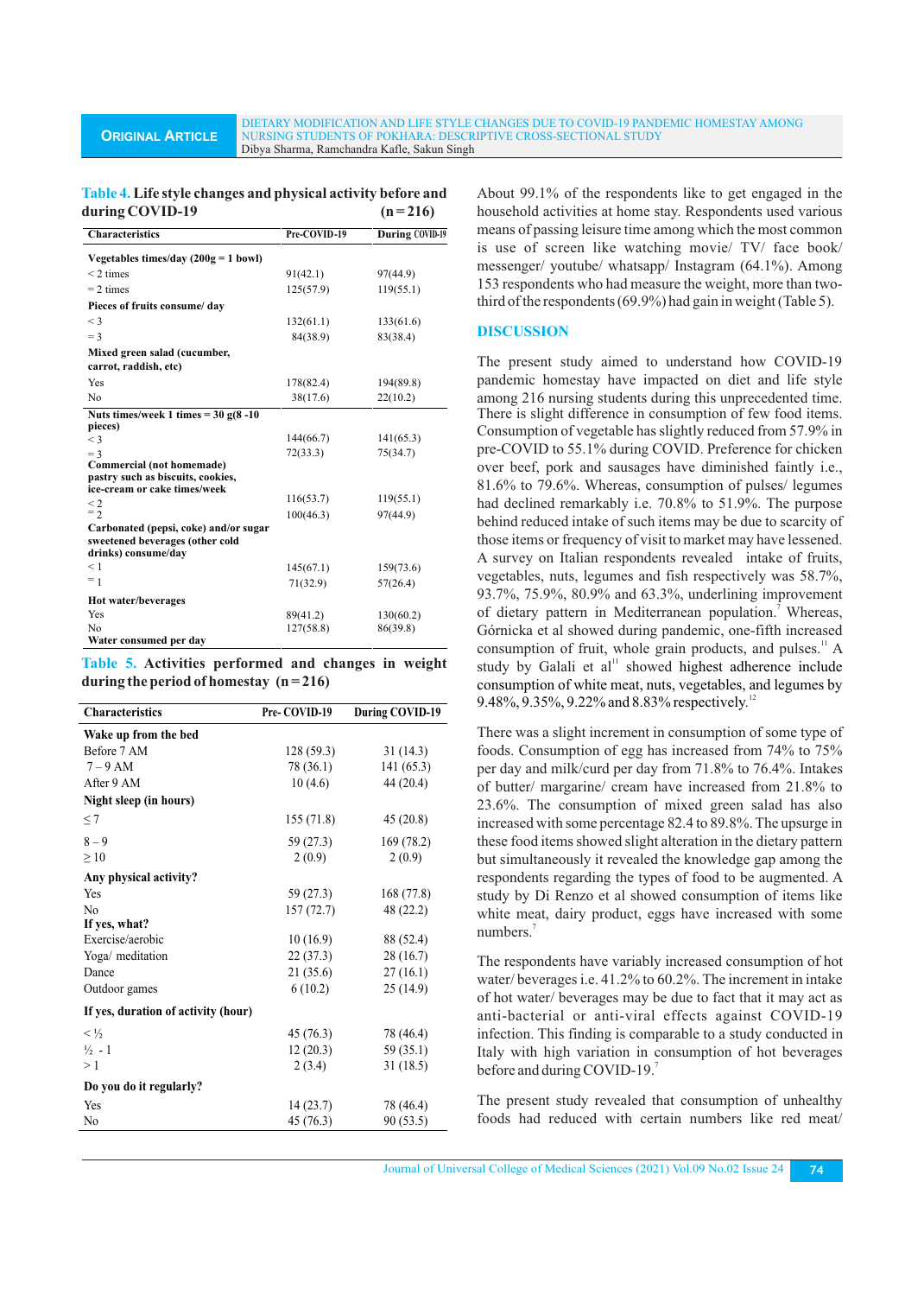sausages, commercial (not homemade) pastry such as biscuits, cookies, ice-cream, or cake and carbonated (pepsi, coke). A study in Italy showed that unhealthy foods like salted snacks, spirits, sweet beverages, processed meat, packaging sweets and baked products have decreased with some percentage.<sup>7</sup> According to International Food Information Council (IFIC), 60% of American consumers reported cooking at home more and around  $20\%$  said they were eating healthier than usual.<sup>13</sup> However, Giacalone et al showed food categories affected by lockdown were higher intake of commercial (21.1%) and alcohol/ carbonated beverages.<sup>14</sup>

Changes in sleeping pattern were found during COVID-19 as compared to pre-COVID. In pre-COVID-19, more than half (59%) used to get up at before 7 AM and during pandemic majority (85.8%) were getting up after 7 AM and number of sleeping hours ( $\geq$  7 hours) have increased to 79.1%. The underlying reason behind this may be in pre-COVID when college was ongoing, students have to go for clinical or attend class so they wake up early due to which number of hours also might have reduced. A study conducted in Italy showed similar findings with sleep duration  $(≥ 7$  hours) increased from 51.3% in pre-COVID-19 to 63.1% during COVID-19. Fitbit have recently confirmed this where people are going to bed later and achieving more sleep than usual since COVID-19 outbreak.<sup>15</sup> Study conducted in Canadian population showed deviating result with families reported same sleep duration since COVID-19 and some reported decreased sleep duration.<sup>16</sup> Knell et al revealed sleep duration increased in 22% and decreased in 13%; 8% defined sleep more restful and 20%  $less restful.<sup>17</sup>$ 

A study conducted in Danish population showed 29% have increased physical activity as compared to before $\mathfrak{t}^4$  which is comparable to present study (50.3%). The purpose behind respondents performing physical activity is as they are studying nursing so they may be more concerned upon their health and wellbeing. A study in United States showed more than two-third participants were classified as achieving either high (45.4%) or moderate (30.6%) levels of physical activity.<sup>18</sup> Study by Mayasari et al revealed interest in exercise, outdoor, and plant increased in March and April.<sup>19</sup> Cancello et al reported 27% who were sedentary before implementation of restrictive measures (inactive) started practicing physical exercise.<sup>16</sup> Whereas, contrast result was obtained in Ontario indicating decline in physical activity during pandemic i.e. <sup>11</sup>40%. The frequency of women exercised had reduced during lockdown as compare to before i.e. 2.8±1.0 times/week before lockdown to  $2.7 \pm 1.2$  times/week during lockdown,  $(p=0.001)$ <sup>20</sup> More than 70.8% had measured weight in five months which showed that they are concerned about their weight. Among 153 respondents, more than two-third (69.9%) had a gain in weight which is comparable to study conducted

in India with  $52.6\%$  have a significant upsurge in weight.<sup>21</sup> Despite the physical activity the weight gain was observed which may be due to their changes life style or decrease consumption of vegetarian protein and vegetable. Asurvey by Muscogiuri et al,<sup>10</sup> Elmacioglu et al,<sup>22</sup> Dogas et al,<sup>20</sup> and Giacalone et al<sup>14</sup> revealed that 48.6%, 35%, 30.7% and 28.4% respectively have increased their body weight. A study conducted in Italy showed that 39% gained weight and 19%  $lost 1-2 kg of weight.<sup>11</sup>$ 

The study limits the generalization of findings due to nonprobability sampling technique. Since, the questionnaire used is online questionnaire so the honesty of answeres provided by the respondents may be questionable.

### **CONCLUSION**

Due to COVID-19 pandemic some positive effects like physical exercise (mainly indoor) with increased duration and household activities were observed among the respondents. The negative effects were waking up late in the morning, increased sleep duration, gain in the weight and use of the screen (TV/ mobile) to pass the leisure time. Regarding dietary habits there was less variation before and during pandemic except few food items like hot/water beverages and pulses/legumes. To address negative impact of lockdown it is recommended to increase indoor activities like exercise, dancing, yoga/ meditation and follow WHO/European dietary recommendation (Mediterranean diet) which may help in weight reduction, prevention from non-communicable diseases and boost immune system in the period of pandemic. At the policy level, advertisement can be given in different media regarding the types of food incorporated in the Mediterranean diets so as to aware the general public of the country.

### **CONFLICTOFINTEREST**

None

### **REFERENCES**

- 1. Li Q, Med M, Guan X, Wu P, Wang X, Zhou L, et al. Early transmission dynamics in Wuhan, China, of novel Coronavirus –infected pneumonia. N Engl J Med 2020;382:1199-1207.
- 2. World Health Organization. Rolling updates on coronavirus disease (COVID-19). World Health Organization [internet]. 2020; Events as they happen. https://www.who.int/emergencies/diseases/novel-coronavirus-2019/events-as-theyhappen (Accessed on July 7, 2020)
- 3. Mao L, Xu J, Xu Z, Xia X, Li B, He J, Zhao P, Pan J, Zhang D, et al. A child with household transmitted COVID-19. BMC Infect Dis. 2020;20:329.